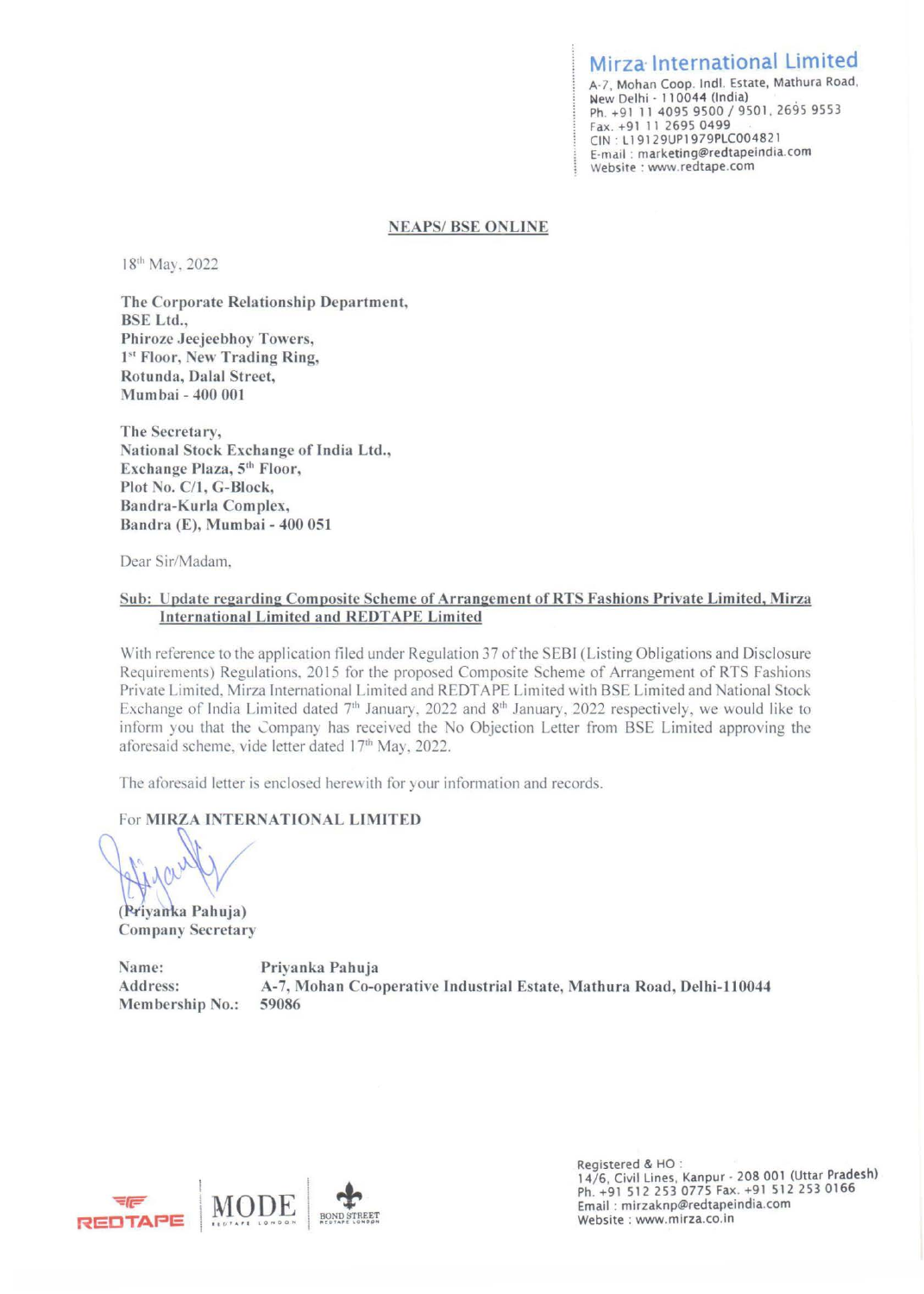

**"E-Letter" May 17, 2022** 

## **DCS/AMAUTUIP/2331/2022-23**

The Company Secretary, **MIRZA INTERNATIONAL LTD.**  14/6, Civil Lines, Kanpur, Uttar Pradesh, 208001

Dear Sir,

## **Sub: Observation letter regarding the Composite Scheme of Arrangement of RTS Fashions Pvt Ltd, Mirza International Ltd and Redtape Ltd and their respective Shareholders and Creditors**

We are in receipt of the Draft Composite Scheme of Arrangement of Mirza International Ltd as required under SEBI Circular No. CFD/DIL3/CIR/2017/21 dated March 10, 2017; SEBI vide its letter dated May 17, 2022 has inter alia given the following comment(s) on the draft scheme of Arrangement:

- **"Company shall ensure that additional information, if any, submitted by the Company after filing the scheme with the stock exchange, from the date of receipt of this letter is displayed on the websites of the listed company and the stock exchanges."**
- **"Company shall ensure compliance with the said circular."**
- **"Company is advised that the observations of SEBI/Stock Exchanges shall be incorporated in the petition to be filed before Hon'ble NCLT and the company is obliged**  to bring the observations to the notice of Hon'ble NCLT."
- **"It is to be noted that the petitions are filed by the company before Hon'ble NCLT after processing and communication of comments/observations on draft scheme by SEBl/stock exchange. Hence, the company is not required to send notice for representation as mandated under section 230(5) of Companies Act, 2013 to SEBI again for its comments/ observations/ representations."**

Accordingly, based on aforesaid comment offered by SEBI, the company is hereby advised:

- To provide additional information, if any, (as stated above) along with various documents to the Exchange for further dissemination on Exchange website.
- To ensure that additional information, if any, (as stated aforesaid) along with various documents are disseminated on their (company) website.
- To duly comply with various provisions of the circulars.

In light of the above, we hereby advise that we have no adverse observations with limited reference to those matters having a bearing on listing/de-listing/continuous listing requirements within the provisions of Listing Agreement, so as to enable the company to file the scheme with Hon'ble NCLT.

Further, where applicable in the explanatory statement of the notice to be sent by the company to the shareholders, while seeking approval of the scheme, it shall disclose Information about unlisted companies involved in the format prescribed for abridged prospectus as specified in the circular dated March 10, 2017.

> BSE Limited (Former), Bombey linck Exchange Ud. .<br>[2016. Limited: (Former), Bondary Stock Eachange Ud<br>[2016. P. J. Yovens, Dalai Street, Municial 400.001, India

• +9122.2272.1233.1 E.corp.comm@bastricha.com +<br>kepa.ete identity Nambie: U67120MH200SPL156168

**846 Limited** (Formery Bombay Shock Eacherge Ud.)<br>50: 55 F. J (covers, Casid Stires, "Myrriad 400 000 m<sup>3</sup> ... <sup>0</sup> ...<br>+14 *22 2272 1235 † E. acroscommithasis dia corr<sub>i</sub> ("www.bodindia.com* 



**BSE-INTERNAL**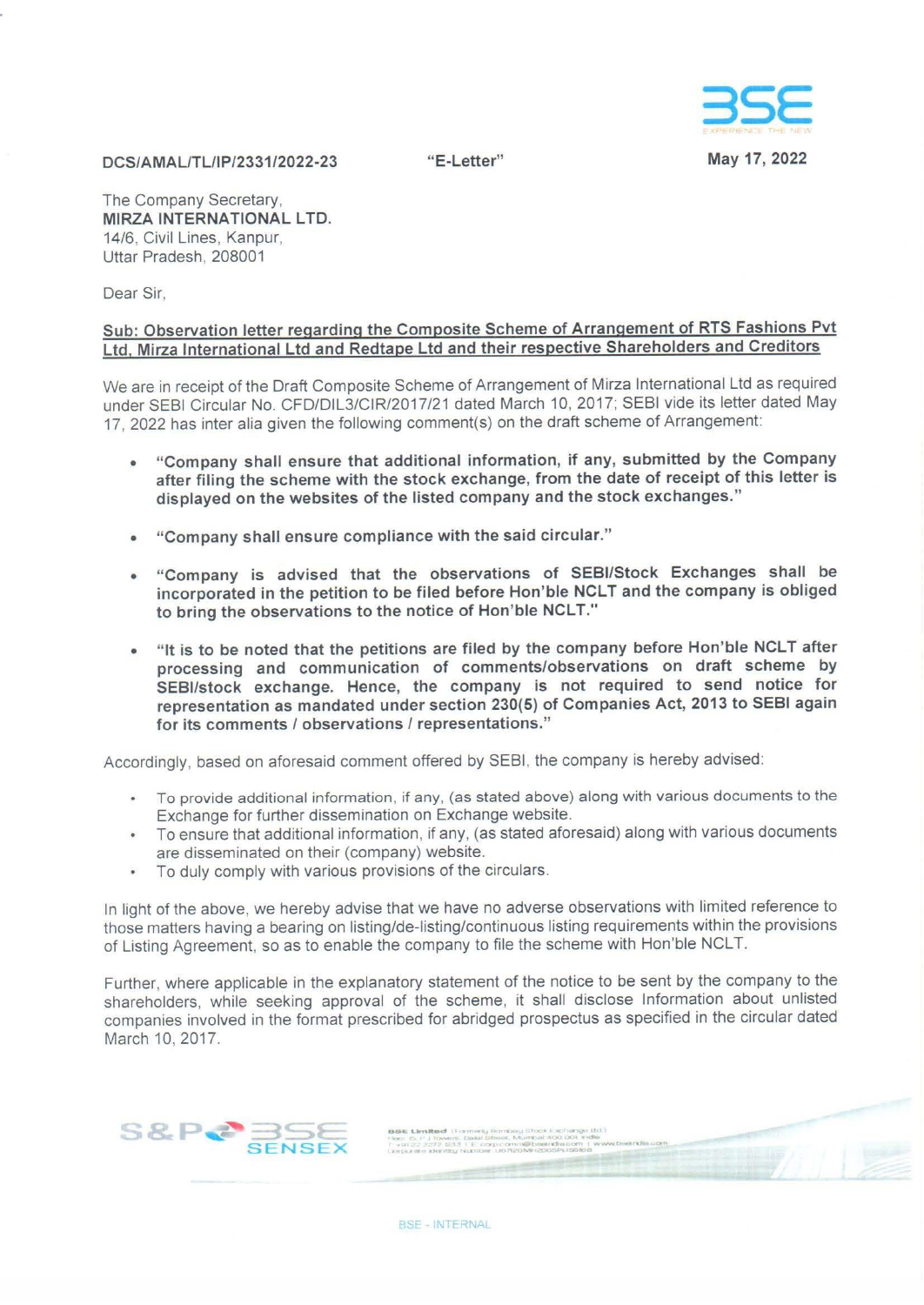

However, the listing of equity shares of Redtape Limited shall be subject to SEBI granting relaxation under Rule 19(2)(b) of the Securities Contract (Regulation) Rules, 1957 and compliance with the requirements of SEBI circular. No. CFD/DIL3/CIR/2017/21 dated March 10, 2017. Further, Redtape Limited shall comply with SEBI Act, Rules, Regulations, directions of the SEBI and any other statutory authority and Rules, Byelaws, and Regulations of the Exchange.

The Company shall fulfill the Exchange's criteria for listing the securities of such company and also comply with other applicable statutory requirements. However, the listing of shares of Redtape Limited is at the discretion of the Exchange. In addition to the above, the listing of Redtape Limited pursuant to the Scheme of Arrangement shall be subject to SEBI approval and the Company satisfying the following conditions:

- 1. To submit the Information Memorandum containing all the information about Redtape Limited in line with the disclosure requirements applicable for public issues with BSE, for making the same available to the public through the website of the Exchange. Further, the company is also advised to make the same available to the public through its website.
- 2. To publish an advertisement in the newspapers containing all information about Redtape Limited in line with the details required as per the aforesaid SEBI circular no. CFD/DIL3/CIR/2017/21 dated March 10, 2017. The advertisement should draw a specific reference to the aforesaid Information Memorandum available on the website of the company as well as BSE.
- 3. To disclose all the material information about Redtape Limited on a continuous basis so as to make the same public, in addition to the requirements if any, specified in Listing Agreement for disclosures about the subsidiaries.
- 4. The following provisions shall be incorporated in the scheme:
- I. "The shares allotted pursuant to the Scheme shall remain frozen in the depository system till listing/trading permission is given by the designated stock exchange."
- II. "There shall be no change in the shareholding pattern of Redtape Limited between the record date and the listing which may affect the status of this approval."

Further you are also advised to bring the contents of this letter to the notice of your shareholders, all relevant authorities as deemed fit, and also in your application for approval of the scheme of Arrangement.

Kindly note that as required under Regulation 37(3) of SEBI (Listing Obligations and Disclosure Requirements) Regulations, 2015, the **validity of this Observation Letter shall be Six Months from**  the date of this Letter, within which the scheme shall be submitted to the NCLT.

The Exchange reserves its right to withdraw its 'No adverse observation' at any stage if the information submitted to the Exchange is found to be incomplete / incorrect / misleading / false or for any contravention of Rules, Bye-laws and Regulations of the Exchange, Listing Agreement, Guidelines/Regulations issued by statutory authorities.

> **1186 Limited** (Formisty Bombey Stock Exchange In • • **J --** *--1* ·-..,..,,., • ..- **41..0** .). **lt,clllM**

**t,1.r: ... ·•""-W'"** • --- **JIC. - \_.,.!00:,,.,.,~. <sup>0</sup>**

**86. Limited** (Forming Boritary Stock Exchange tratt)<br>se: IS, P. J. (bivers. Date) Street, Municial 400.000 india.<br>+61.22.2272. 23.5. L. E. org. promptiblesimide.com | www.bisendia.com<br>hnorate identity Numbert US/7/20MH300



**BSE - INTERNAL**